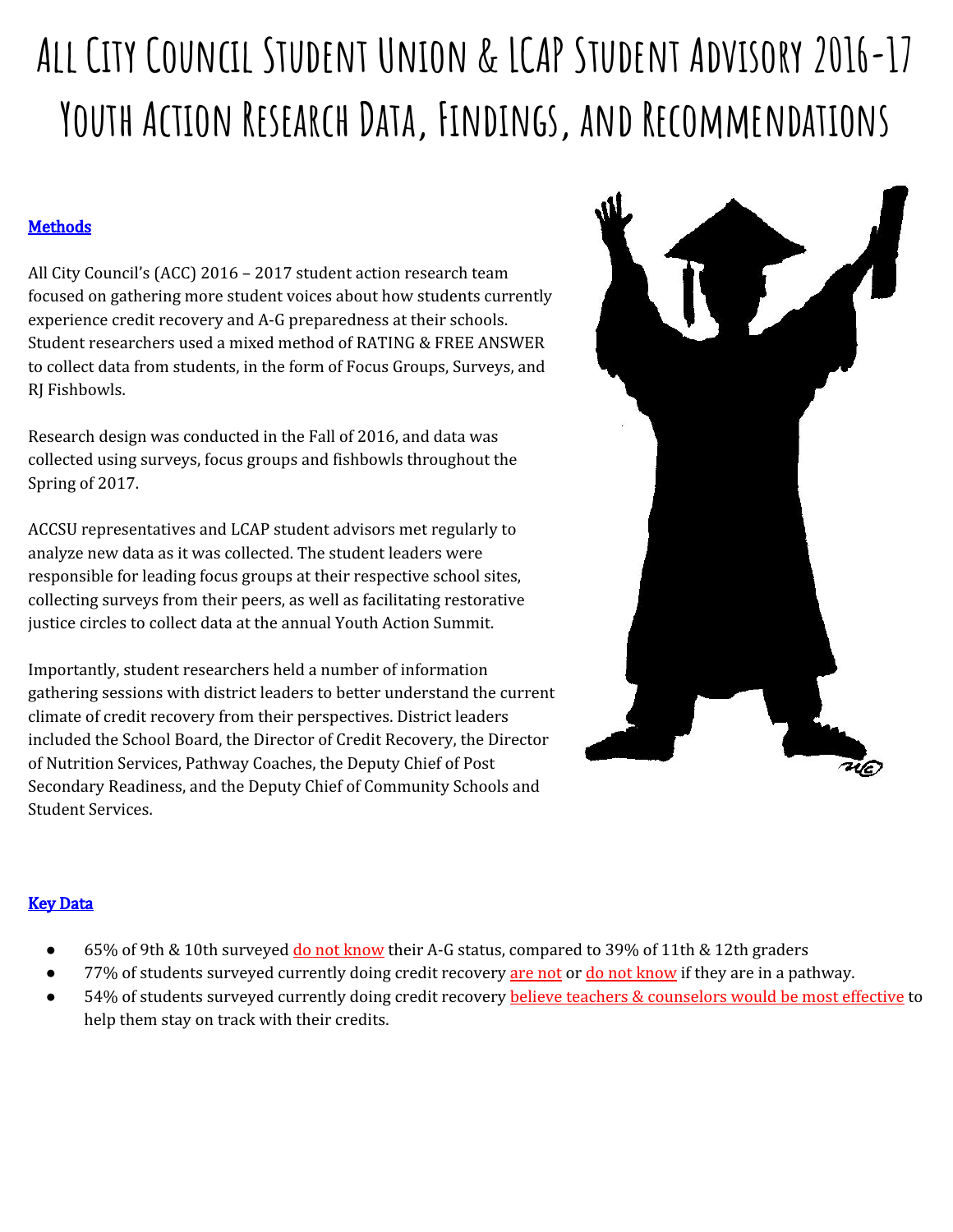# **PATHWAY CONNECTION to A-G's**

# Finding  $#1$ : There is a connection between pathway participation and having all credits. However, too many students did not know whether or not they were in a pathway

- Over 70% of pathway students surveyed **are not** lacking credits and know their A-G status
- **○** 77% of students doing credit recovery do not know if they are in a pathway, and 65% of them do not know their A-G status
- 50% of African American students and 75% of Latinx students surveyed **do not** know their pathway status

### **●** STUDENT & ADULT RELATIONSHIPS MATTER

Finding #2: For students in OUSD, Instructors that are engaging and knowledgeable, having strong relationships with students, greatly increases students' likelihood to be on track and recover credits.

- **○** 54% of students doing credit recovery believe teachers & counselors would be most effective in helping them stay on track with their credits.
- Over 70% of African American students, and 65% of LatinX students, chose **'lack of student engagement'** as the reason students fall behind in their credits.
- 65% of students overall chose **'lack of student engagement'** as the reason students fall behind in credits.



# **ALTERNATIVES to ONLINE PROGRAMS**

Finding #3: Students prefer recovering credits, and most importantly concepts, interactively with an actual teacher and peers rather than simply on a computer and online programs.

#### **●** COMMUNICATION and ACCESS

Finding #4: Students express a lack of communication and support on their credit status; in particular students identified lack of accessibility, clarity, frequency, consistency, and individualized support.

#### **●** COMMUNICATION and VARIED OPTIONS TO RECOVER CREDITS

Finding #5: Students need more options to recover credits. Students have little to no information on how to recover missing credits and there is a lack of intervention programs for students who are missing credits.

#### **●** KEY FACTORS IMPACTING STUDENTS' CREDITS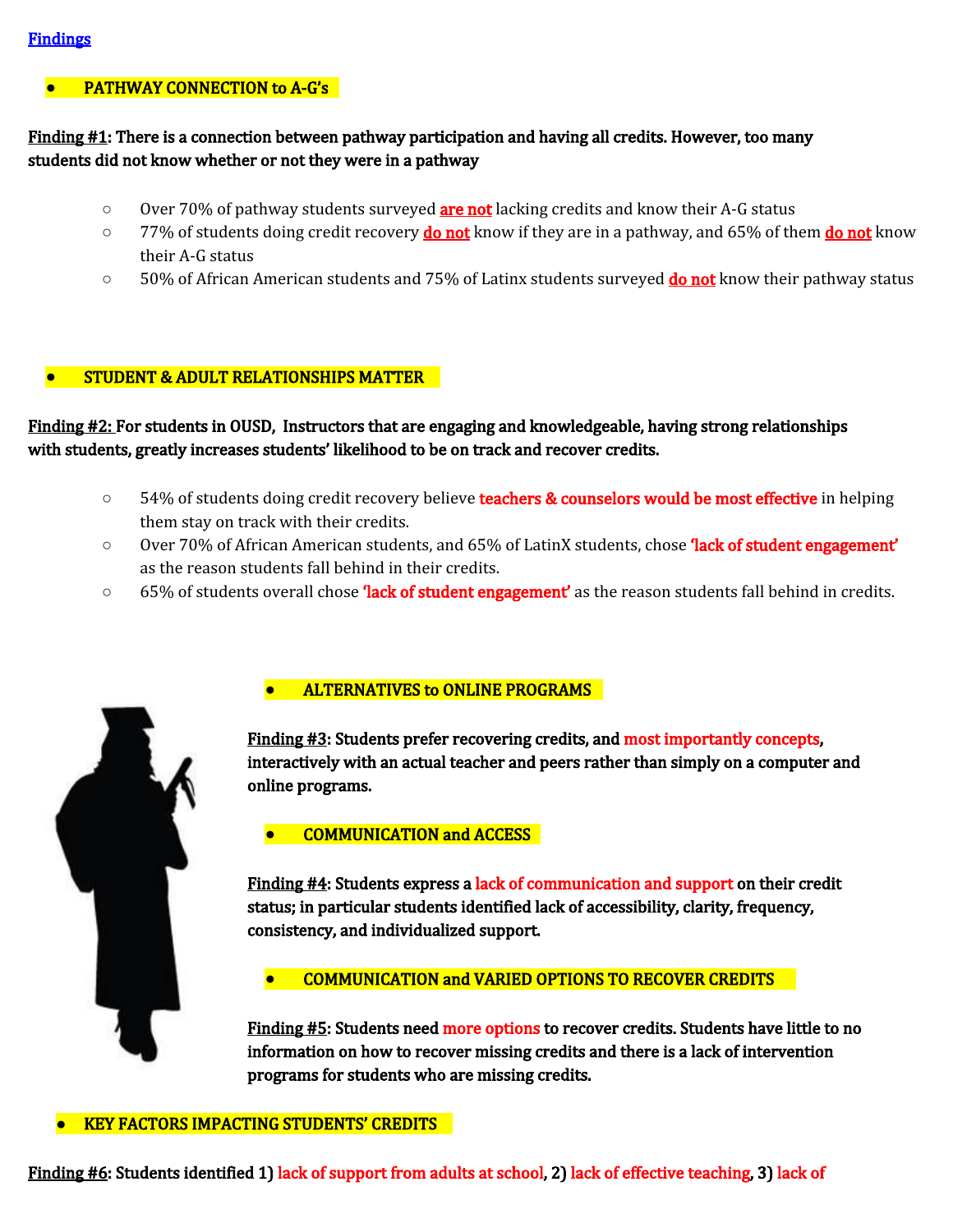engaging curriculum, 4) challenges and responsibilities outside of school, 5) poor support structure for students lacking credits, 6) no knowledge they're missing credits, 7) no knowledge of how to recover credits and as factors impacting their ability to complete credits.

65% of students currently doing credit recovery **do not know** their A-G status. *Student Quotes from Fishbowl:*

- "Teacher tells them they can't participate in programs or they have to go to summer school."
- "The don't find out until later on, they don't get informed."



# Recommendations from Student Action Research

#### Prevention Strategies:

- 1. 9th and 10th grade support
	- a. 9th/10th grade training on A-G, school resources & navigating H.S.
	- b. Strengthen outreach for 9th graders to be in a Pathway
- 2. Peer Mentors
	- a. Pair struggling students with adult and peer mentors
- 3. Support Our Teachers

a. PD for teachers to meaningful student engagement, how to engage different learners, and how to support students who are failing

- 4. Student Voice on Hiring
	- a. Institutionalize meaningful student voice for all hiring
- 5. Master Schedule to Meet Students' Needs
	- a. Include elective period in Master Schedule for credit, concept, and skill recovery
	- b. Create a modified Bell Schedule for students who are struggling academically
- 6. Pathways
	- a. Increase effort to ensure all students are enrolled in pathway or academy